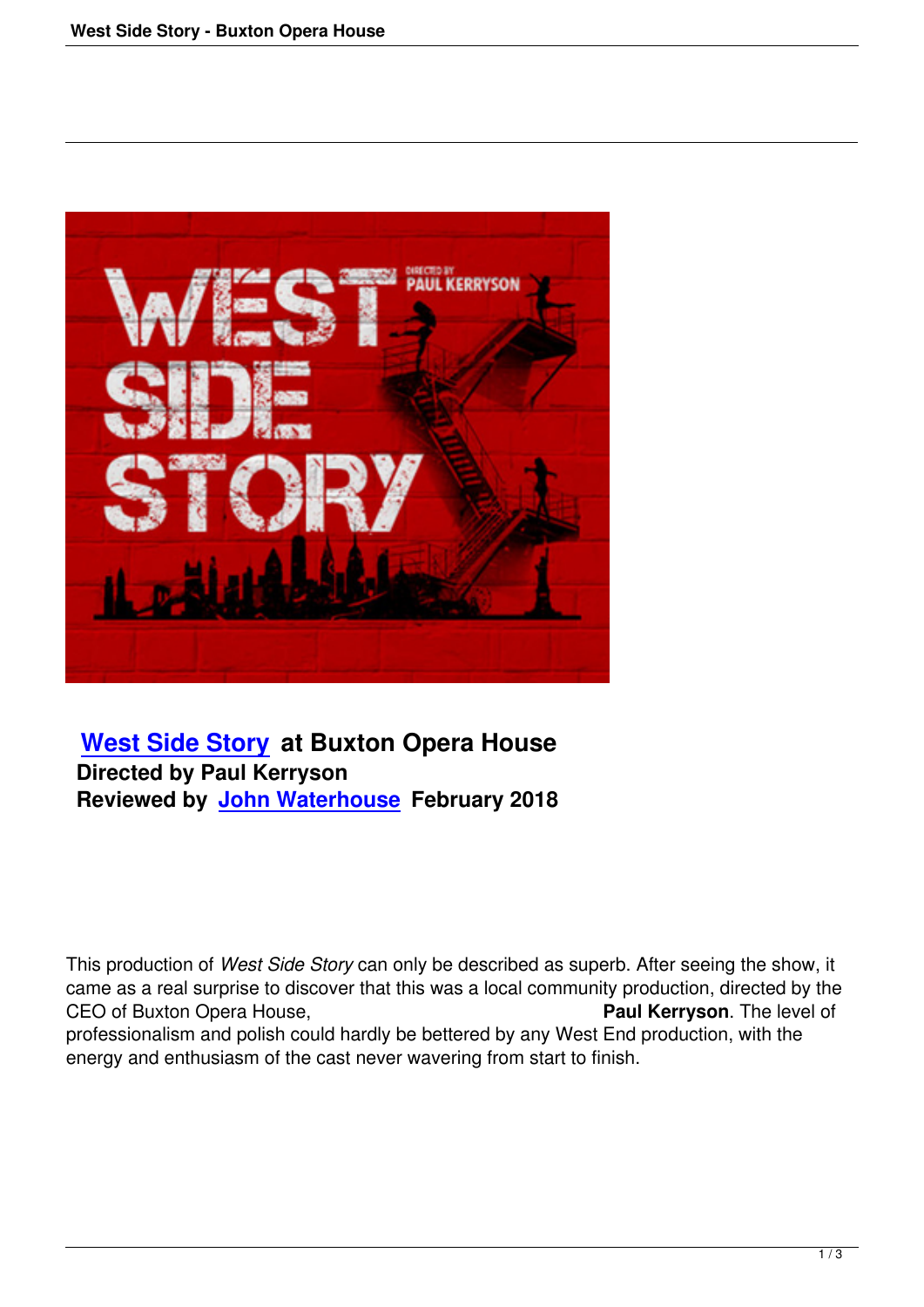There was an attempt here to re-invent the wheel. Anyone who is familiar with the multi-Oscar winning 1961 film will not be disappointed by this production, with crisp American and Hispanic accents, a plethora of exciting modern dance routines (full credit to **Debbie Norris**) and convincingly well-choreographed fight scenes by

## **Renny Krupinksi**

. The extensive backdrop of scaffolding is used to great effect by the cast and the musical ensemble, hidden in the generous pit area, did full justice to the great Bernstein numbers.

The costuming was interesting. The adult cast members were dressed perfectly for the period setting, with Shrank, the detective in a fawn raincoat and Do, the white-shirted druggist. I couldn't get over the huge beard sported by Officer Krupke, played by **Tavis Hill**, which would have been perfect had the story been set in nineteenth century Russia, but surely not right for 1950's New York! It initially seemed a little disappointing with all the younger members of the cast being just the right age for their parts, that they weren't dressed in identifiably 1950/60's American styles, with quite a lot of black worn but not much denim or cheque-patterns. The reason became obvious, since it gave the youth a timelessness, akin to Shakespeare being performed in modern or stylised dress.

The message of *West Side Story* is timeless, in so far as young people in disadvantaged areas can feel alienated and look to gangs for a feeling of identity, alongside ethnic youth feeling ghettoised, isolated and discriminated against. In such a situation, violence often all too easily follows and the police can appear as just another enemy to those on the fringes of society. These are scenarios that at times are all too obvious in our own society, with deaths from knife crimes in particular disturbingly high, especially in London, and guns not difficult to get hold of in high crime areas.